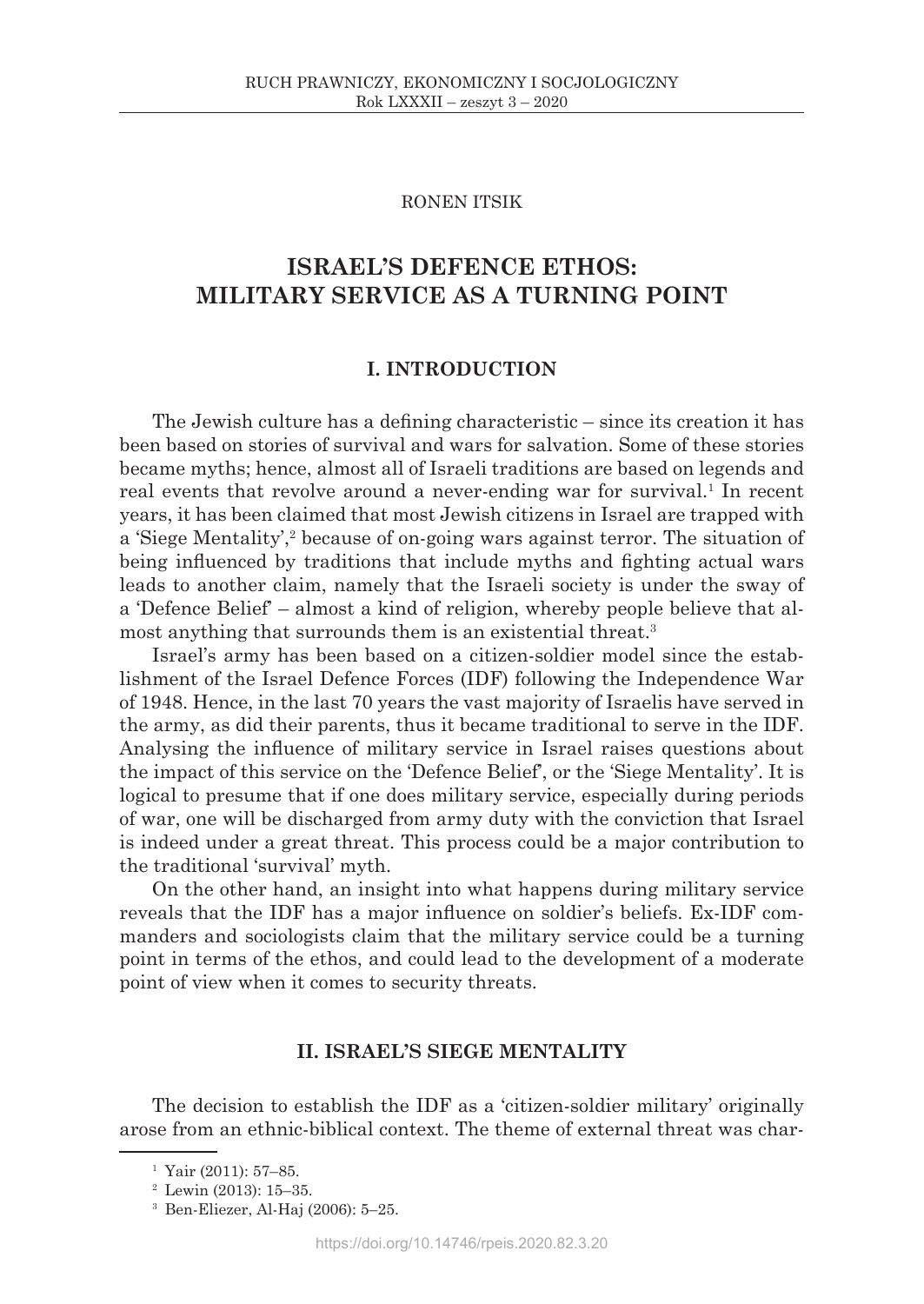acterized as a feature of inter-generational continuity, whereby the Jewish people have adopted the characteristics of survival and victimization from the beginning of history.4 These beliefs were implemented in the Israeli culture and became myths of a religious-metaphysical nature. Hence, the image of the Israeli citizen holding a weapon was considered natural for the founders of the Jewish state.

At the end of Israel's Independence War (1948) the first Prime Minister, David Ben-Gurion, described the geo-strategic challenge:

We live in one of the most unstable periods in history [...] no country has yet recognized our borders, which are narrower in fact than in practice, based on the UN decision. The instability does not relate only to borders – there is no stable regime in the neighboring countries – everything is shocked and unstable […].5

The size of the State of Israel in the years of its inception affected the concept of threat in society: the concept of 'war on our soil' had a positive effect on the motivation to enlist since the short distance between front and hinterland was a psychological motive.6 Even during the 1960s, the sense of existential threat was the basis for readiness to enlist including the return of past migrants in times of emergency.7 In his book *Ethos Clash in Israeli Society*, the researcher Eyal Lewin describes the characteristics of a 'Siege Mentality':

- 1. The state of Israel is a vital condition for the survival of Jews.
- 2. There will always be a war for survival.
- 3. The only way to survive here is to win wars.
- 4. Only a great army will give us salvation. <sup>8</sup>

Lewin claims that these characteristics defines citizens who went through military service. Elran, another researcher, claimed that military service in Israel has significant influence on 'Siege Mentality'. Hence, the 'Defence Belief' is a never-ending developing spiral that defines Arabs as demons, increasing hatred, and fostering Islamophobia in the Israel Society. Lewin concludes that this sociological process defines a republican ethos, which clashes with the liberal trend in the last decades. Lewin characterizes the liberal ethos in four main points:

- 1. We are no longer at war for survival.
- 2. Israel is a multi-cultural state.
- 3. We always have to navigate towards peace with our neighbours.
- 4. A Palestinian state is an essential necessity for Israel's stability. <sup>9</sup>

<sup>4</sup> Almog (2014).

<sup>5</sup> Ben-Gurion (1971).

<sup>6</sup> Zigdon (2008): 56–94.

<sup>7</sup> Gal (1986): 110–137.

<sup>8</sup> Lewin (2013): 57–74.

<sup>9</sup> Lewin (2013).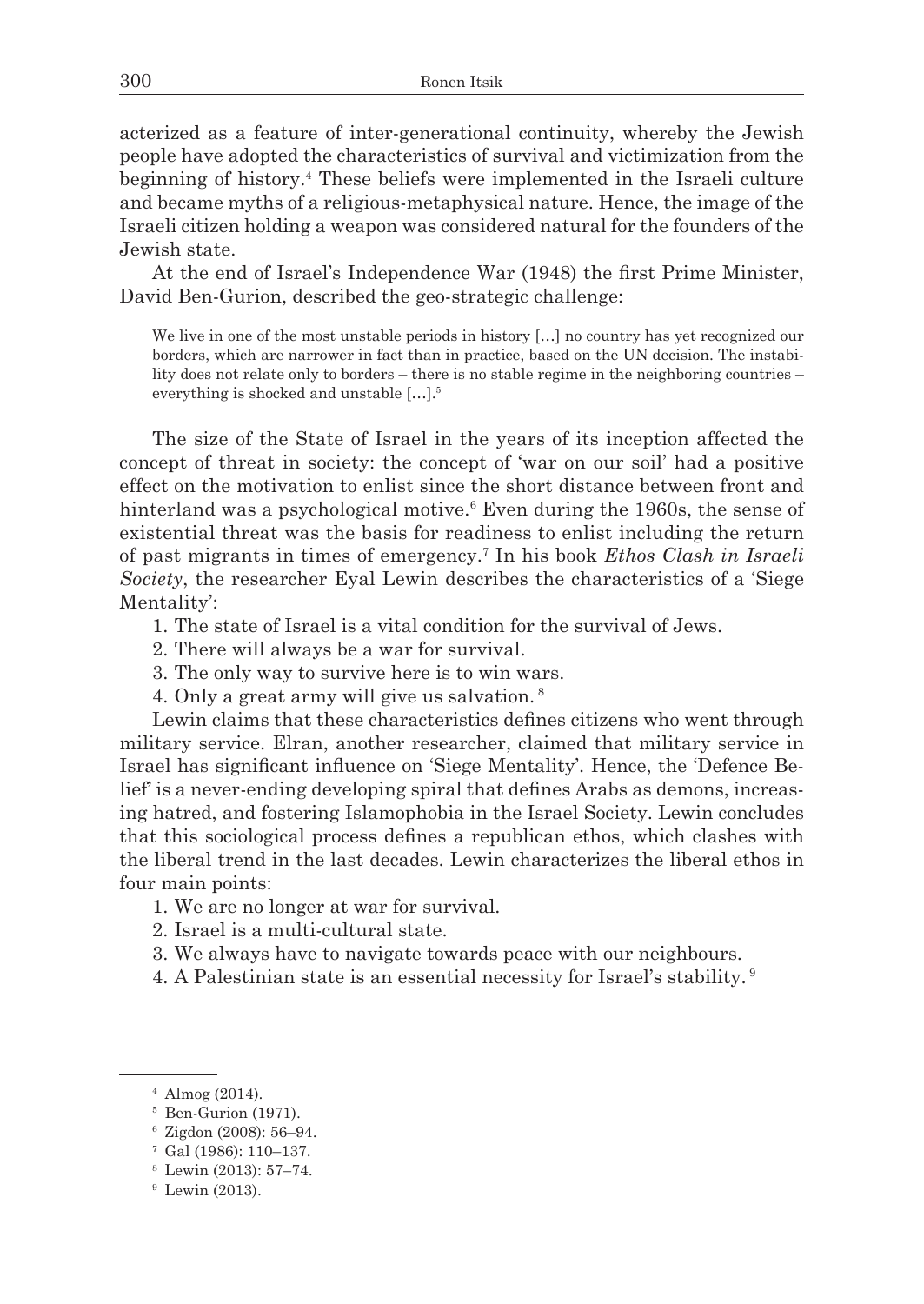### **III. ISRAEL'S DEFENCE ETHOS**

Analysis of the Israeli society leads to a salient insight: the existential security of this society has been and still is a cultural ethos which affects the concept of national identity.10 This need for reinforcing national identity out of a sense of danger and crisis also influenced David Ben-Gurion's decision, as Israel's first Prime Minister, to build the IDF as a 'citizen-solider military', since he viewed the army as a socialization mechanism for achieving a cultural ethos.<sup>11</sup>

Our security issues are different than those of any other people in the world […] not only because we are few against many, but because we're not yet a nation and we have no country. A population that does not recognize each other's languages, are not versant in the national culture and knowledge of the country, are not bound by a common culture and a national vision, is not a people that can fight its enemies on a rainy day […].

The IDF is one of the major forces formulating the image of the state and unifying the people [...] the army builds the people. It turns people who were humiliated and oppressed into people with self-recognition and trust in their power.

A study that has being conducted over the last 10 years, measuring Y generation population's social attitudes, found that most Israelis feel like fresh migrants under existential threat, despite the fact that 70 years have passed since the state achieved independence, and that the Second World War was 80 years ago.<sup>12</sup> In Israeli society, the concepts 'with our back to the wall' and 'the whole world is against us' were adopted as part of the traditions and values implemented by the educational system.13 Even Israeli leaders use existential terminology periodically perpetuating the concept: 'it is a nation that shall dwell alone'. Hence, the sense of a security threat 'resides' permanently among Israelis and the motivation at the basis of the decision to enlist the army still relates to fighting wars for survival.<sup>14</sup>

These findings raise an important question: how is it still the case that in Israel, a stable nation, with a strong advanced army, one of the most growing economies in the world, an empire of technology; how is it possible that Israeli citizens still feel like migrants under existential threat? Is the traditional survival myth stronger than what has been the actual, on-going reality for decades?

# **IV. 'DEFENCE BELIEF' IN THE TWENTY-FIRST CENTURY**

Although Israel embarked on real peace arrangements that led to a reduction in the extent of the threats during the 1980s and  $1990s$ ,<sup>15</sup> it was found

<sup>10</sup> Shelah (2003): 23–41.

<sup>&</sup>lt;sup>11</sup> Ben-Gurion (1971).

<sup>12</sup> Almog (2014): 337–370.

<sup>13</sup> Yair (2011): 82–101.

<sup>&</sup>lt;sup>14</sup> Itsik (2013).<br><sup>15</sup> Tamari (2012): 49–66.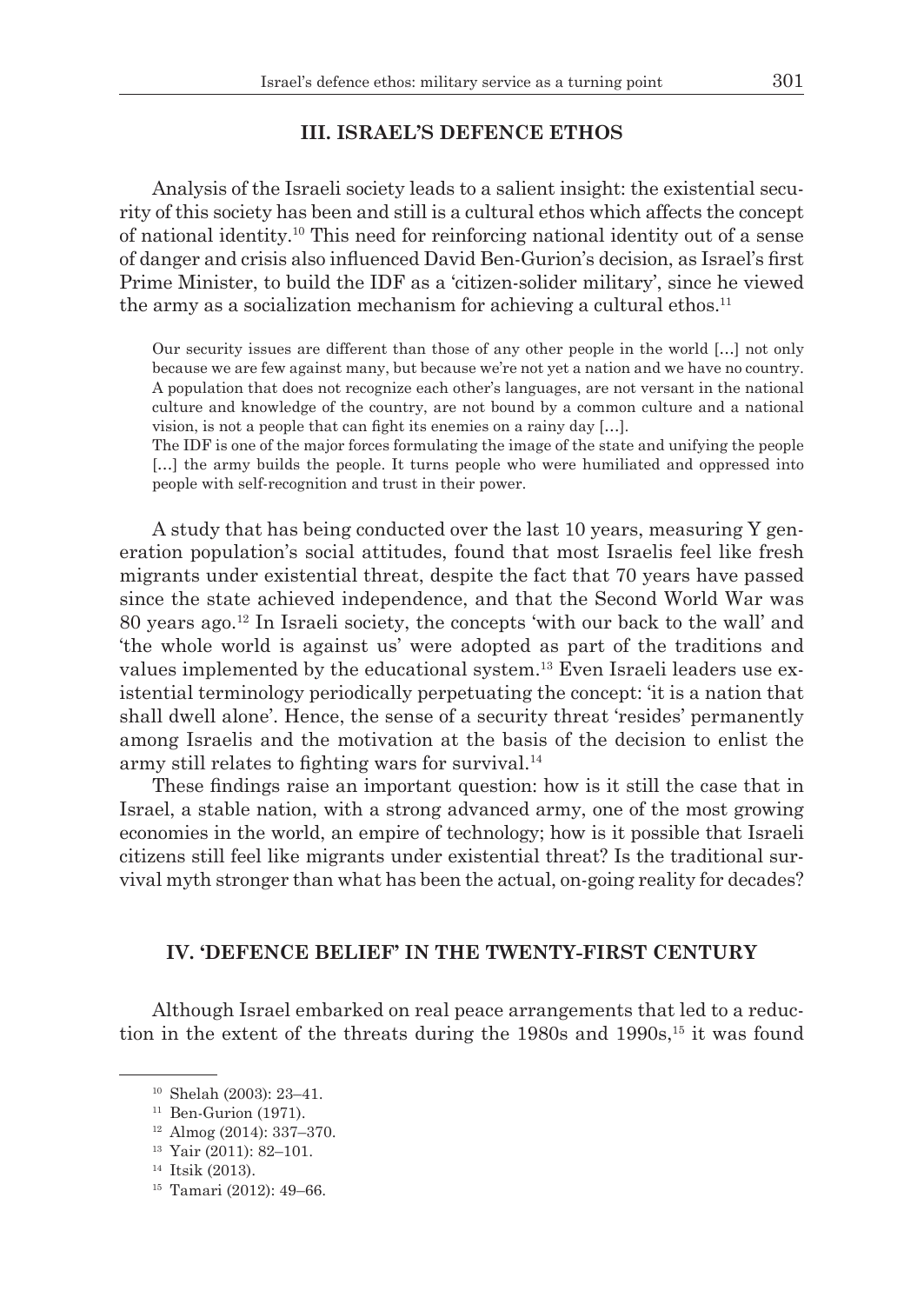that terror events since the beginning of the 2000s have led to a sense of 'fighting for home, from home', thus reinforcing the sense of threat in Israeli society.16 According to some sociologists, the Israeli 'siege mentality' has intensified since the establishment of the state. There are those who claim that the Israeli-Arab conflict became uncontrolled, developing a victimization and self-justification narrative, along with blind patriotism and glorification.17 In this way, the Israeli defence ethos includes even a sacrificial ritual that is reflected in the high motivation to enlist in elite units at the IDF.<sup>18</sup>

Other researchers claim that the service in the IDF intensifies a discourse about the contribution to the society – in the of most of Israelis way of view, warriors are far valuable to the society than other people.<sup>19</sup> In Israel the ultimately contribution, even nowadays, is to join the army as a combat soldier.<sup>20</sup> In that way, the military service embodies society's values.

A recent study on women's child expectations with regard to children in Israel made a dramatic discovery – nowadays, even when planning a family, the Jewish women in Israel think about the possibility that one of their children will die in a war as a soldier.<sup>21</sup> As a consequence, the Jewish family in Israel is larger than the average in the Western world. Actually, Israeli Women see their children as future warriors; this could prove that there really is a deep cultural defence ethos.

Furthermore, army duty, including reserve and compulsory service, may be a significant factor in the inter-generational transference of the defence ethos.<sup>22</sup> Studies examining the effect of army duty on the family found that among the families of those who serve in the army there is a tendency to adopt a set of military values.<sup>23</sup>

The concept of security threat in Israel is based on a number of elements which explain the extreme risk the population faces in times of emergency: $24$ 

– in the geographical context – a narrow country, the majority of the population residing on the coastal plane;

 $-$  in the geo-strategic context – a risk of invasion from Arab countries, threats of missiles and rockets, terror acts;

– in the demographic context – the challenge posed by the Israeli Arabs, as a threat of subversion.

Some claim that the reality of the peace arrangements that Israel has lived in since the 1980s has reduced the existential fear;<sup>25</sup> others maintain that since the 2000s there has been a change in the concept of threat among Israeli citizens. This is due to the second Palestinian uprising ('Intifada') in

17 Bar-Tal (1997): 55–80.<br><sup>18</sup> Gal (2000): 224–240.<br><sup>19</sup> Sasson-Levi (2011): 73–98.<br><sup>20</sup> Tishler, Hadad (2011).

<sup>22</sup> Moskos and Segal (2000): 20–48.

<sup>16</sup> Zigdon (2008): 103–138.

<sup>21</sup> Mann-Shalvi (2016): 63–127.

<sup>23</sup> Vest (2012): 602–627.

<sup>24</sup> Grinberg (2001): 98–145. 25 Tamari (2012): 143–177.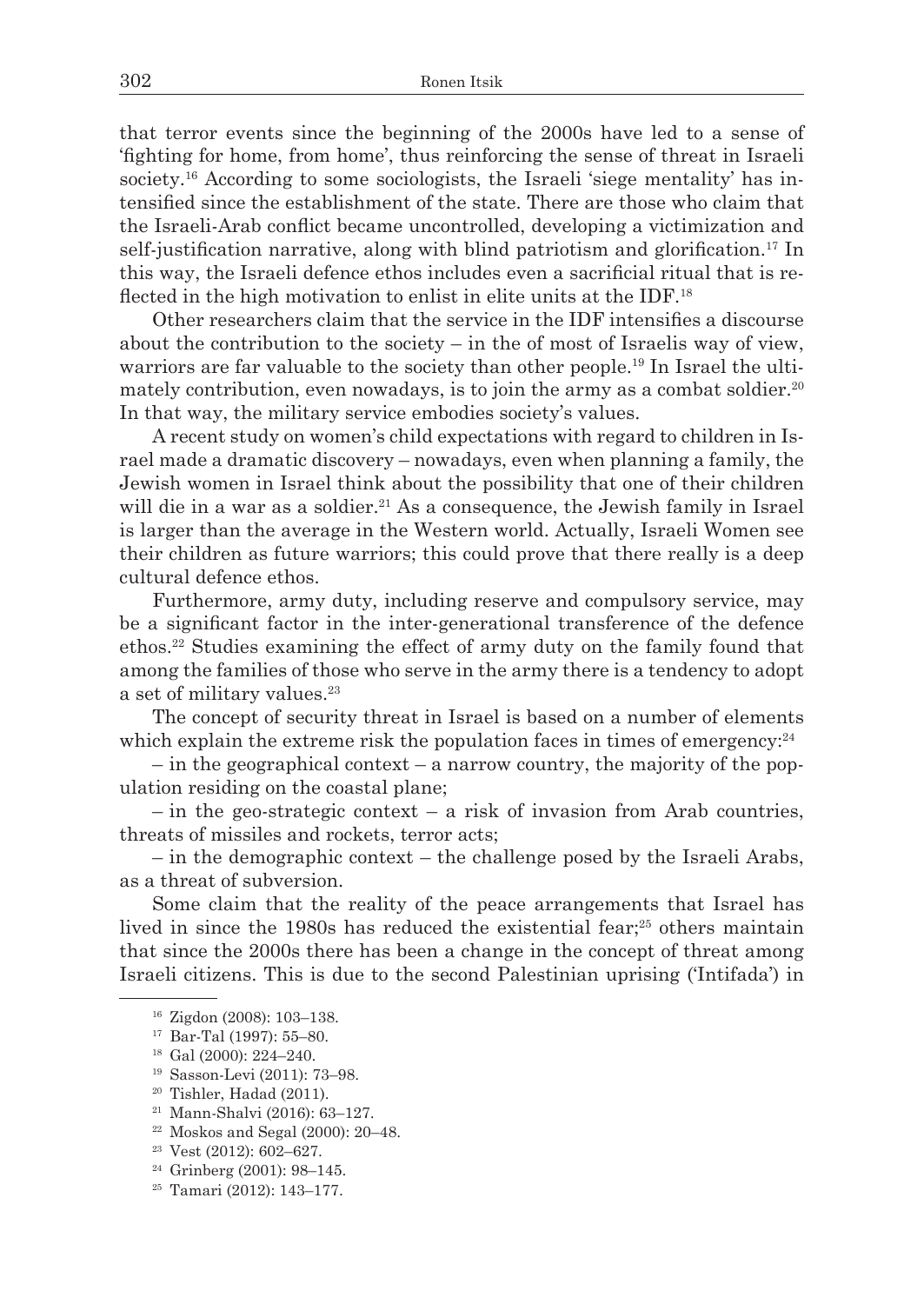2002, and the second Lebanon war in 2006. Even the former Defence Secretary, nowadays a candidate on behalf of the liberal party, announced that the State of Israel is still fighting for its independence.<sup>26</sup>

In the past decade, there have been far-reaching changes in the Middle East:

– instability of the Arab regimes, and the rise of Islamic extremism;

– increased threats from state-sponsored organizations (Hezbollah, Hamas, and the extreme Jihad), increased threats for the hinterland, due to enemies being armed with missiles and rockets;

– the discussion of the Iranian nuclear project, accompanied by declarations of the Iranian leaders on the need to 'annihilate' Israel.

Moreover, during the past few years the IDF has recruited reserve forces and was called to act with greater frequency than during the 1980s and 1990s. Some claim that this trend has led to an increased sense of threat among many in society.<sup>27</sup> The sensation that war may break at any moment characterizes many of those serving in the IDF, hence it is natural to presume that there is a rise in the sense of existential threat.

**Graph 1**





# **V. MILITARY SERVICE AS A POINT OF DILEMMA**

There are opposing claims relating to the effect of the nature of army duty on the individual: on the one hand, it is claimed that the emotional experience during war may be traumatic, where the army is a 'republican agent' with lots

<sup>26</sup> Yaalon (2008): 207–223.<br><sup>27</sup> Itsik (2013).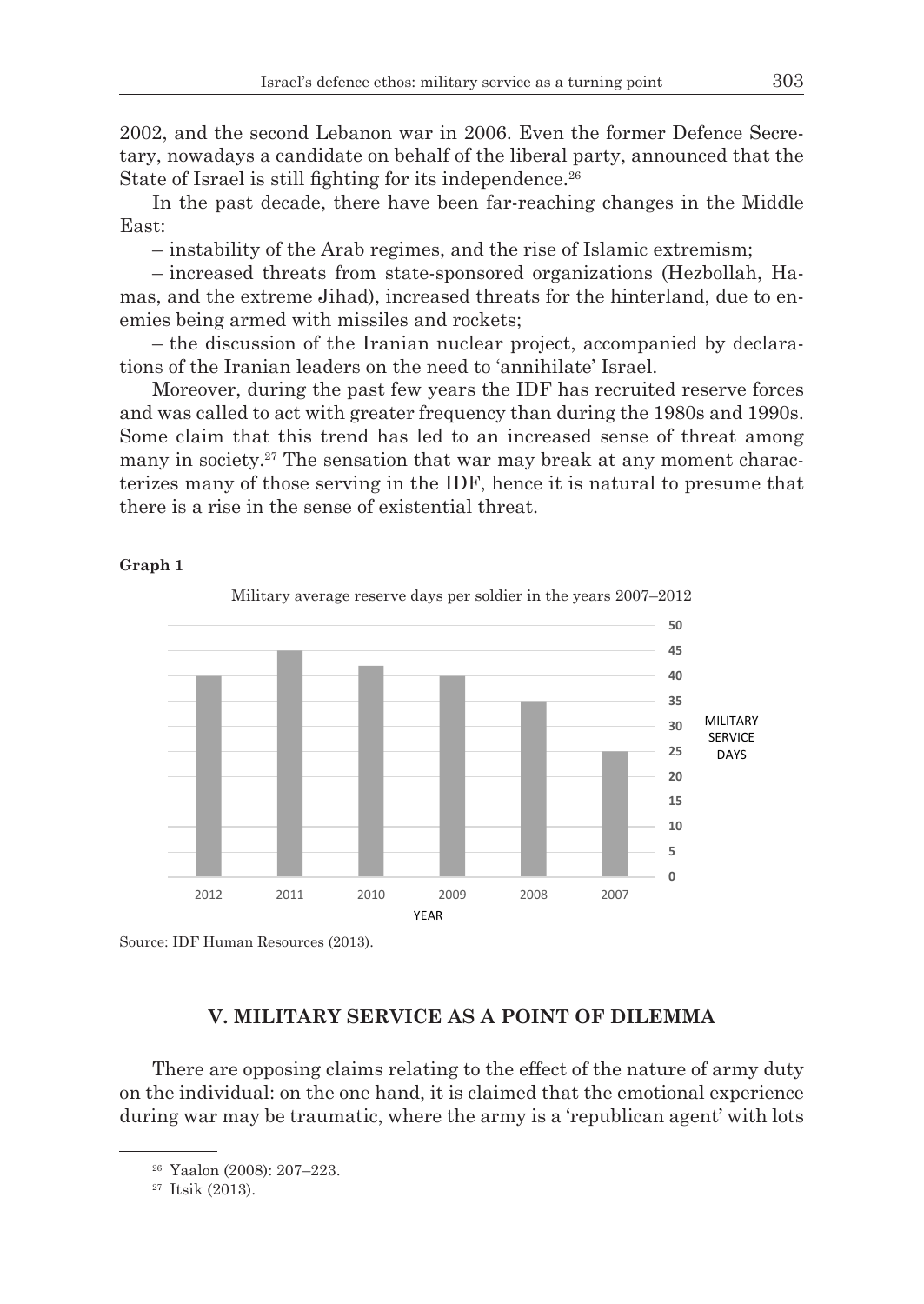of influence in the defence ethos context.28 On the other hand, it is claimed that even in times of conflict, the service has a moderating effect.<sup>29</sup> In addition, there are those who claim that the sense of frustration involved in coping with terror attacks, leads to the desire for revenge and attitudes that negates the humanity of the other side, and gives legitimacy for immoral behaviour.<sup>30</sup>

 Others claim that the above phenomena does not result from the military service but from the general public mood, and that the army service is a moderating factor in these contexts.<sup>31</sup> Elazar Stern, a retired general from IDF and also a member of parliament representing the liberal party a liberal party, describes the military service as a 'melting-pot' that encourages tolerance and respect towards other cultures.



**Graph 2**

Source: Ben-Dor, Lewin, Kanetti (2013).

Amos Harel, a journalist that accompanied an IDF unit for two years, describes that during military service meeting 'real Arabs' gives the soldier an understanding that the conflict is not divided between 'black and white nor good and evil' in reality; and soldiers understand that most of the Arabs are not terrorists.<sup>32</sup> Netta-Ly Colonimus and Daniel Bar-Tal, who studied an elite unit of the IDF for three years, describe a turning point that occurs in the final stage of the service: after understanding the real terrain some soldiers adopt a liberal ethos, based on the understanding that there has to be a peace pro-

<sup>31</sup> Stern (2009): 137–155.

<sup>&</sup>lt;sup>28</sup> Colonimus, Bar-Tal (2011).<br><sup>29</sup> Harel (2013): 57–97.<br><sup>30</sup> Elran (2006).

<sup>32</sup> Harel (2013): 112–130.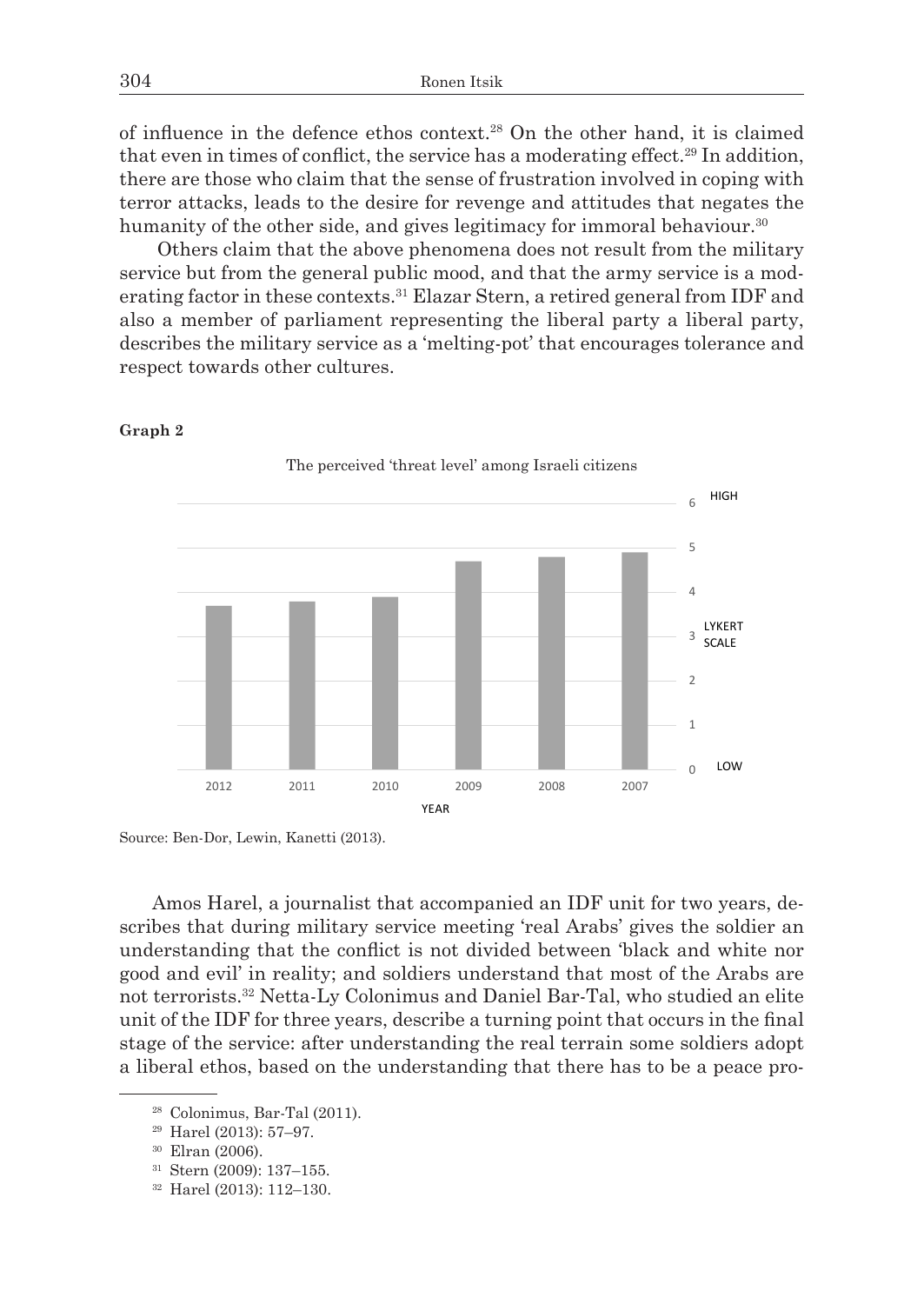cess with the other side, who are also humans.<sup>33</sup> In his book *The Israeli Code*, the sociologist Gad Yair claims that the meeting point between Arabs and Jews, despite the fact it occurs in combat terrains, there is a change of attitude that comes from the empathy towards the condition of the other side who lives in poverty and under an evil dictatorship, which suppress its citizens.<sup>34</sup>

A longitudinal study that has conducted about Israel's resilience since the year 2000, found that the 'threat level' perceived by citizens has been decreasing consistently since the year 2006.35 As was mentioned, in these particular years there was an increase in calling citizens to reserve duty (Graph 1).

The effect of the military service on the ethos raises an important question: could it be that only in battle situations do people understand the humanity of the other side, and could this be transferred ethically? This could be a paradox.

#### **VI. DISCUSSION**

It is clear that the Israeli-Jewish ethos evolved from a brutal history of deportation, the Holocaust and wars for survival. Hence, it is logical that the average Israeli adopted the 'Defence Belief', and because of that his or her motivation to enlist in army are at a high level. consequences of the Defence Belief, on the other hand, are matter of debate.

A glance at recent Israeli politicians presents a clear picture – most of the retired Colonels and Generals from the IDF hold liberal opinions. Some say that retired IDF officers adopted a liberal ethos during service.36 This could proof that ethical turning point occurs during military service.

Most retired IDF officers who wrote books describe the other side – their Arab rivals – with a great deal of empathy. When there is an ongoing peace process, the IDF generals always lead the talks. This has been a consistent fact since Israel's first peace process with its greatest enemy, Egypt, in 1978. The reason is logical – they know one another from the field, they project fortitude, and they have the confidence necessary to make tough decisions. Moreover, in a society that lives under a 'Siege Mentality', army officers are considered honest and credible. In addition, the IDF is considered the most reliable institution in Israel.37 Beyond that, it almost became almost a tradition that IDF retired high-ranking officers are becoming members of parliament and government ministers, since they have gained a high level of trust. The military service of Israel's leader is an essential criterion in election debates, and it is repeated in every election to parliament.

<sup>&</sup>lt;sup>33</sup> Colonimus, Bar-Tal (2011).<br><sup>34</sup> Yair (2011): 124–165.<br><sup>35</sup> Ben-Dor, Lewin (2017).<br><sup>36</sup> Hensbacher (2018).<br><sup>37</sup> Harman et al. (2013).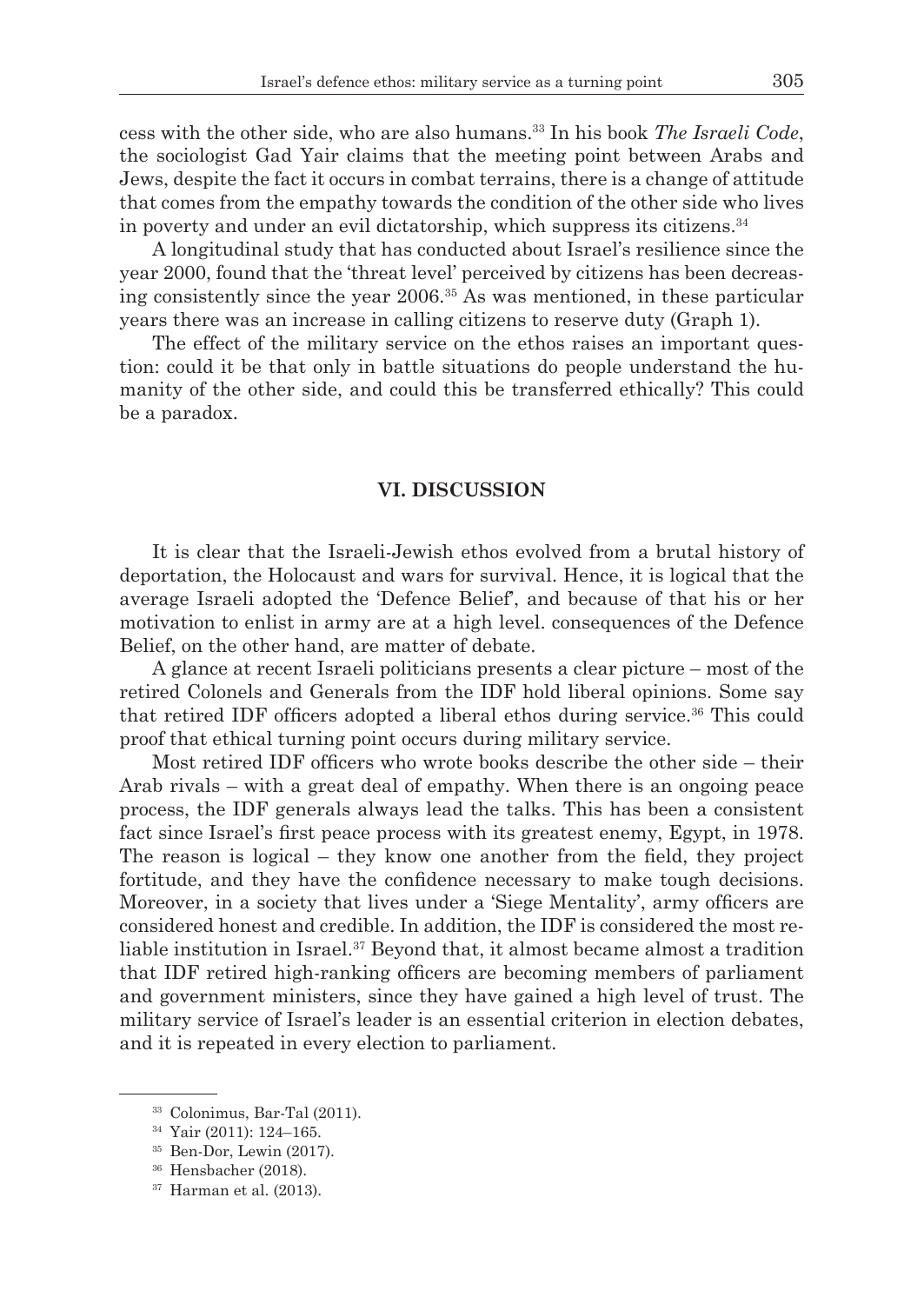



Source: Harman et al. (2013).

The IDF is known not just as a military organization that deals with security threats; it is also considered to be an educational institution. The first Prime Minister, Ben-Gurion, originally planned for the IDF to be a socialization platform. In addition to that, the basic stage of the officer's course in the IDF deals with education: in the IDF, a commander is considered first and most as an educator<sup>38</sup>. This also includes documented ethical orders, which explain how a soldier should act as a human being. Even in the second Palestinian upraising in 2002, which created thousands of suicide bombers who killed thousands of Jews in Israel's central cities, the IDF General commander's orders were: 'We have to win this war, and remain human-beings.' Every inquiry in the IDF deals with moral behaviour. Hence, it is logical that an institution that is considered as an educational place will change attitudes towards enemies, and after years of service can constitute an ethical turning point.

The IDF's moral code was written in the year 2001, after decades of wars, and it was implemented just in the last decade. This ethical document has major effects on operational and tactical decisions, and as has been shown, it is an educational element. In addition to the process of decreasing security threats in the soldier's eyes – the outcome is a change of attitude, which could affect the national ethos.

The researcher Dan Shiftan, in his article 'Strategic challenges for Israel towards is 60th Anniversary,' claimed that four generations after the establishment of the state of Israel, this society was adjusted to the special status of being the only non-Arab state in the Middle-East.39 According to

<sup>38</sup> Stern (2009): 62–84. 39 Shiftan (2007).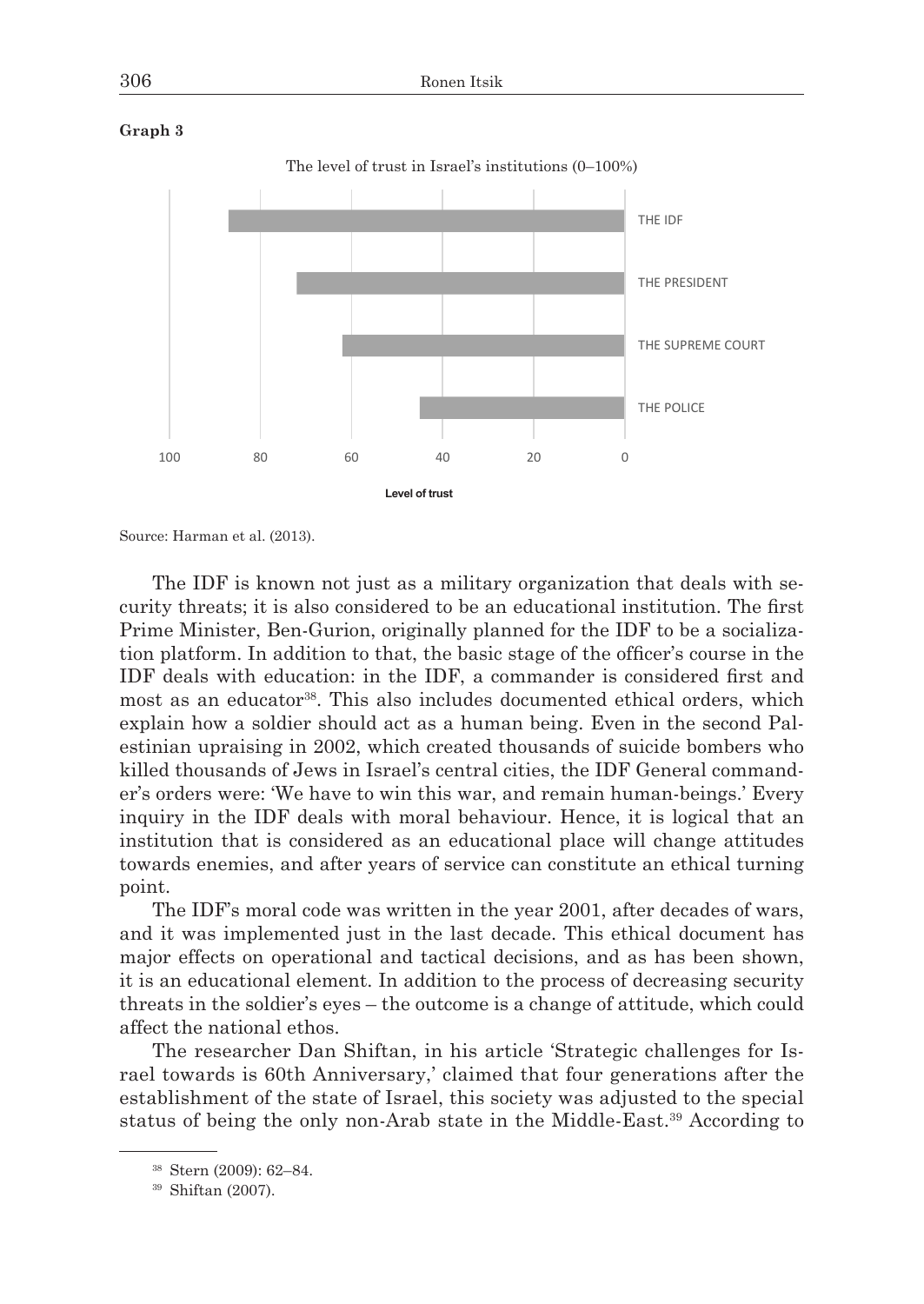Shiftan, following peace agreements with its greatest enemies, Israel's citizens understood that their survival and prosperity are no longer under external threat.

# **VII. CONCLUSION**

The Israeli tradition is based on survival – that has been a historical fact for centuries. After the establishment of the Jewish state and the decision to construct a citizen-soldier army, also as a socialization platform and an educational mechanism, the reality and circumstances shaped the national ethos. After several peace agreements, the figure of the Israeli soldier has reformed. The conflict with the Arabs in the current combat terrain exposed soldiers to the suffering of the other side. The enemy that was a 'demon' became a human who also suffers. This trend, along with moral and ethical orders, developed a 'turning point' in security threats from a soldier's point of view.

After years of military service, the attitudes of soldiers change – they understand the complexity of the conflict with the Palestinians. The attitude change also influences also the security threat, as soldiers understand it; and hence this reduces the sense of threat. After being discharged from service, the attitude can evolve into a liberal ethos. These days, three retired IDF generals, all of them former chief of staff, lead a popular liberal party in the Israeli parliament. Their main slogan is: 'Peace is a thing that has to be considered. We have to revive hope in our state.'

There are researchers who claim that in recent years the primary purpose of military service in the IDF has become social activity, and that the defence mission has taken a secondary role.40 Others claim that the ID has become a platform for liberal values through its educational activity.<sup>41</sup>

In conclusion, Israel's 'Siege Mentality' security ethos has been eroded in the last decade by its main defence institution – the IDF. The question is what the consequences in the long run on Jewish tradition will be – will it still be based on survival?

*Roen Itsik Adam Mickiewicz University, Poznań ronenits12@gmail.com https://orcid.org/0000-0002-2452-9430*

- Almog, A. (2014). The Israeli Y generation. Haifa: The Samuel Neaman Institute for National Policy. Technion.
- Bar-Tal, D., Staub, E. (1997). Patriotism in the Life of Individuals and Nations. Chicago: Nelson-Hall.

 $40$  Tishler, Hadad (2011).<br> $41$  Barkai (2007).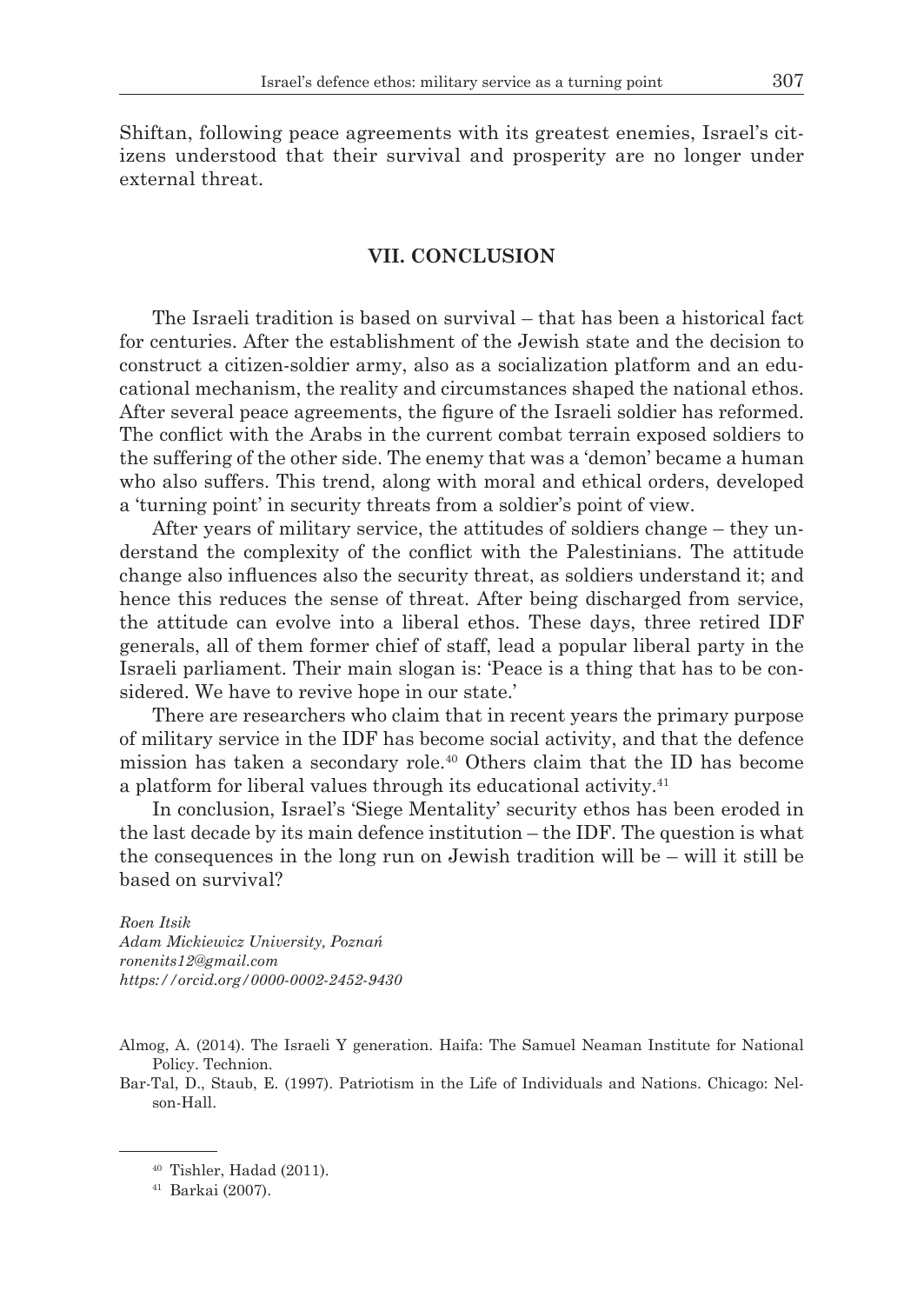- Barkai, Z. (2007). The Influence of Army Duty on Fashioning Political Attitudes, (Doctoral thesis). Haifa: Haifa University.
- Ben Eliezer, U., Al-Haj, M. (2006). In the Name of Defense. Haifa: Haifa University.
- Ben-Dor, G., Lewin, A., Kanetti, D. (2013). The Social Component of National Strength. Haifa: Center for National Security Studies, Haifa University.
- Ben-Dor, G., Lewin. E. (2017). Israel's National Resilience. Haifa: Center for National Security Studies, Haifa University.
- Ben-Gurion, D. (1971). Uniqueness and Mission Issues of Israeli Defense. Tel-Aviv: Ma'arakhot.
- Colonimus, N., Bar-Tal, D. (2011). The Concept of Conflict Ethos and Military Duty among Choice Units. Tel-Aviv: The Public Space, Tel-Aviv University.
- Elran, M. (2006). National Strength Effects of the 2nd Intifada on the Israeli Society. Tel-Aviv: Jaffe Center for Strategic Research.
- Gal, R. (1986). A Portrait of the Israeli Soldier. Santa Barbara: Greenwood.
- Gal, R. (2000). Still waiting in the wings, [in:] C. Moskos, J. Williams, D. Segal (eds.), The Postmodern Military. Oxford: Oxford University Press.
- Grinberg, Y. (2001). A Fighting Nation. Beer-Sheva: Ben-Gurion University.
- Harel, E. (2013). Every Hebrew Mother Should Know: The Image of the New IDF. Tel-Aviv: Kinneret, Zmora-Bitan, Dvir.
- Harman, T., Heller, A., Atmor, N., Level, Y. (2013). The Israel Democracy Index. Tel-Aviv: Israel Institute of Democracy.
- Hensbacher, Y. (2018). This is how IDF loose it's finest officers. MIDA 19.6.2018. <https://mida. org.il/2018/06/19>.
- IDF Human Resources (2013). The Motivation of Reserve Soldiers. IDF Department of Behavioral Sciences.
- Itsik, R. (2013). Reserve Army Duty in Israel in View of Individualism (Thesis). Haifa: Haifa University.
- Lewin E. (2013). Ethos clash, [in:] Israeli Society. London: Lexington.
- Mann-Shalvi. H. (2016). From Ultra-Sound to the Army. Tel-Aviv: Wrestling.
- Moskos, Ch.C., Williams, J.A., Segal, D. (2000). The Postmodern Military. Oxford: Oxford University Press.
- Sasson-Levi, A. (2011). Women in a Professional Army: The Gender Implications of Moving towards a Professional Army in Israel. Tel-Aiviv: The Public Space, Tel-Aviv University.
- Shelah, O. (2003). The Tray and the Silver: Why Do We Need a Revolution in the IDF. Tel-Aviv: Or-Yehuda, Kinneret, Zmora-Bitan, Modeen.
- Shiftan, D. (2007). Strategic challenges for Israel towards its 60th anniversary, [in:] The Reader for the Course: Israel's National Security. Tel-Aviv. <https://www.ynet.co.il/articles/ 0,7340,L-3391224,00.html>.
- Stern, A. (2009). The Beret Trek: Navigation at Eye Level. Tel-Aviv: Miskal.
- Tamari, D. (2012). The Armed Nation. Tel-Aviv: Ma'arakhot.
- Tishler, A., Hadad, S. (2011). Compulsory Army Service Versus a Professional Army The Effect of the Manner of Recruitment on Israel's Military Strength. Caesarea: Caesarea Forum.
- Vest, B.M. (2012). Citizen soldier or citizen-soldier negotiating identity in the U.S National Guard. Armed Forces and Society 39(4): 602–627. doi:10.1177/0095327X12457725
- Yaalon, M. (2008). A Long-short Way. Tel-Aviv: Miskal.
- Yair, G. (2011). The Code of Israelism: The Ten Commandments of the Years 2000. Jerusalem: Keter.
- Zigdon, Y. (2008). Deliberation in the Theory of Establishing Power. Tel-Aviv: Ma'arakhot.